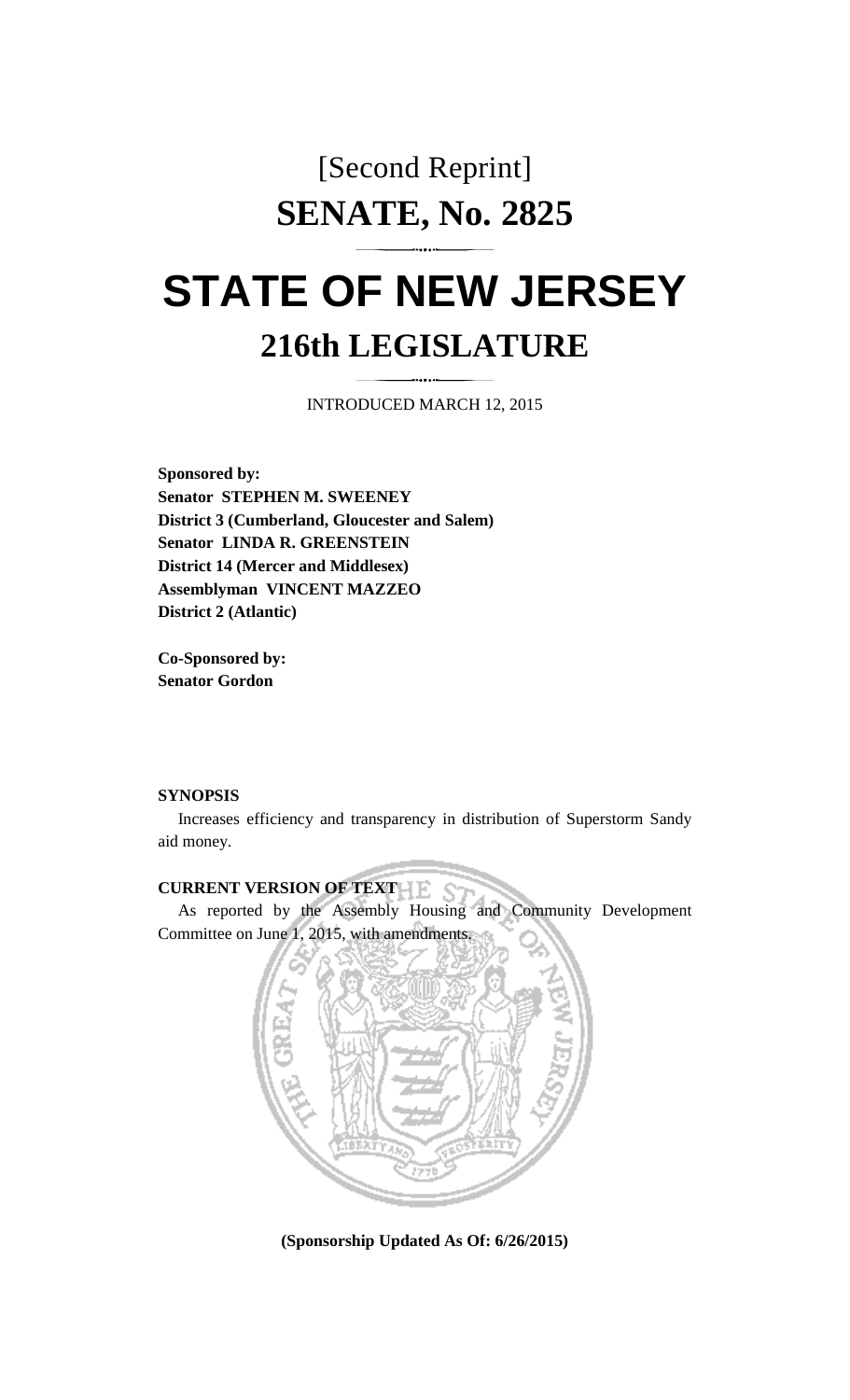2

1 **AN ACT** concerning efficiency and transparency in the distribution 2 of Superstorm Sandy aid money and supplementing Title 52 of 3 the Revised Statutes.

4

5 **BE IT ENACTED** *by the Senate and General Assembly of the State*  6 *of New Jersey:*

7

8 1. The Legislature finds and declares that:

9 In the autumn of 2012, Superstorm Sandy ravaged New Jersey's 10 shoreline, as well as many other communities in the State. The 11 storm destroyed or damaged more than 72,000 of the State's homes 12 and businesses, has driven more than a quarter-million State 13 residents to seek governmental assistance, and has resulted in more 14 than \$36 billion in damage and recovery needs. In addition, due to 15 the time it has taken to distribute recovery aid following Superstorm 16 Sandy, many of those affected by the storm now face the reality of 17 foreclosure on their home mortgages. While New Jersey 18 communities have taken certain important steps toward recovery, 19 the work to rebuild is not yet complete.

20 Recognizing that there are numerous challenges associated with 21 the efficient and expedient distribution of federal recovery 22 resources following a disaster of the scale of Superstorm Sandy, the 23 processes for individuals and communities to obtain governmental 24 assistance has not been as fast as the Governor and the Legislature 25 would like, and can be improved. Although the reasons for delays in 26 obtaining assistance vary, the State has an obligation to those 27 affected by the storm to make the process of obtaining benefits as 28 user friendly and transparent as possible. For these reasons and 29 others, it is necessary for the Governor and the Legislature to codify 30 and expand upon standards and safeguards for the treatment of 31 individuals and communities seeking financial assistance in 32 recovering from Superstorm Sandy.

33

34 2. As used in P.L. , c. (C. ) (pending before the 35 Legislature as this bill):

<sup>1</sup> 36 "Agency" means the New Jersey Housing and Mortgage 37 Finance Agency established pursuant to section 4 of P.L.1983, 38  $C.530 (C.55:14K-4).$ <sup>1</sup>

39 "Applicant" means an individual  $2$ [,] $2$  or business that has 40 applied for,  $\textbf{1}$  [is applying for] is waiting for<sup>1</sup>, or is receiving 41 benefits under a recovery and rebuilding program  $2$ , and shall 42 include individuals who are awaiting the completion of a 43 construction project using benefits received under a recovery and 44 rebuilding  $program<sup>2</sup>$ .

 **EXPLANATION – Matter enclosed in bold-faced brackets** [**thus**] **in the above bill is not enacted and is intended to be omitted in the law.** 

 **Matter underlined thus is new matter.** 

 **Matter enclosed in superscript numerals has been adopted as follows: 1**

**Senate SBA committee amendments adopted May 14, 2015.** 

**<sup>2</sup> Assembly AHO committee amendments adopted June 1, 2015.**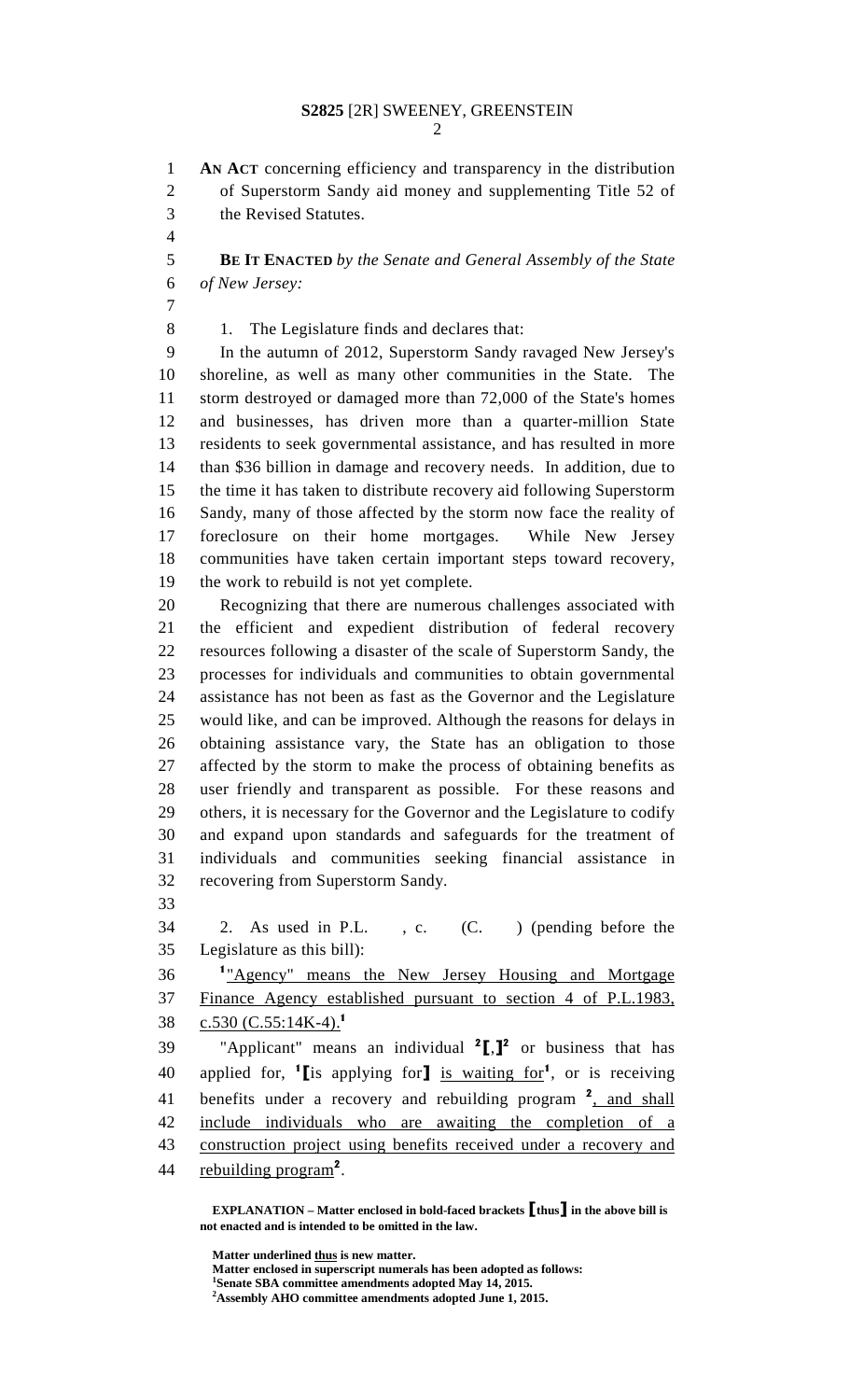1 "Commissioner" means the Commissioner of Community 2 Affairs. 3 "Department" means the Department of Community Affairs. 4 "FRM" means the Fund for Restoration of Multifamily Housing. 5 "Qualified contractor pool" means a listing of contractors 6 approved by the Department of Community Affairs participating in 7 the RREM program. 8 <sup>2</sup> "LMI" means Low-to-Moderate Income and the program for 9 which policies and procedures have been adopted by the 10 Department of Community Affairs.<sup>2</sup> 11 "Recovery and rebuilding program" means the use of funding 12 provided by the federal government  $\mathbf{1}$ , in an amount \$10 million or 13 greater,  $\mathbf{I}^1$  for  $\mathbf{I}$  and  $\mathbf{I}$  and  $\mathbf{I}$  and  $\mathbf{I}$  and  $\mathbf{I}$  and  $\mathbf{I}$   $\mathbf{M}$  programs<sup>2</sup>, 14 which  $2 \sin^2 2$  intended to help individuals  $\tan^1$  and businesses  $\tan^1$ 15 rebuild and recover from Superstorm Sandy,  $\frac{1}{2}$  [including, but not 16 limited to, the FRM and RREM programs] the TBRA program, 17 which is intended to assist renters in returning to and residing in 18 areas impacted by Superstorm Sandy, and the FRM program, which 19 is intended to assist developers in repairing or replacing rental 20 housing units damaged or destroyed by Superstorm Sandy<sup>1</sup>. " $RREM$ " means  $1$ [the]<sup>1</sup> 21 "RREM" means  ${}^{1}\text{[the]}^{1}$  Reconstruction, Rehabilitation, 22 Elevation and Mitigation  $\text{1}$  Program  $\text{1}^{\text{1}}$ . 23 <sup>1</sup>"TBRA" means Tenant-Based Rental Assistance.<sup>1</sup> 24 25 3. Within  $1\overline{30}$   $\overline{60}$ <sup>1</sup> days of the effective date of P.L., 26 c. (C. ) (pending before the Legislature as this bill), the 27 department shall: 28 a. <sup>1</sup> [Develop a] Provide each applicant to the RREM and LMI 29 <sup>2</sup>[program] programs<sup>2</sup> with a personal<sup>1</sup> timeline setting forth a 30 general estimation of the time in which an applicant can expect to 31 receive assistance through  ${}^{1}\mathbf{a}$  recovery and rebuilding program] 32 the RREM <sup>2</sup> program and  $LMI<sup>2</sup>$  program and a reasonable estimate 33 of when the applicant can expect completion of the project for 34 which they have requested assistance<sup>1</sup>, based upon the department's 35 past experience administering funds through  $1$  recovery and 36 rebuilding programs] the RREM  $2p$  rogram<sup>2</sup> and LMI program<sup>1</sup>. 37 The timeline shall track the process of applying for assistance from 38 <sup>1</sup> [a recovery and rebuilding program] the RREM <sup>2</sup> and LMI<sup>2</sup> 39 programs<sup>1</sup> from the time an applicant files his or her application 40 with the department through the completion of the project for which 41 the applicant requested assistance  $\frac{1}{1}$ , and shall include: 42 (1) When the applicant should expect to receive 50 percent of 43 the RREM grant money that the department has awarded the 44 applicant; and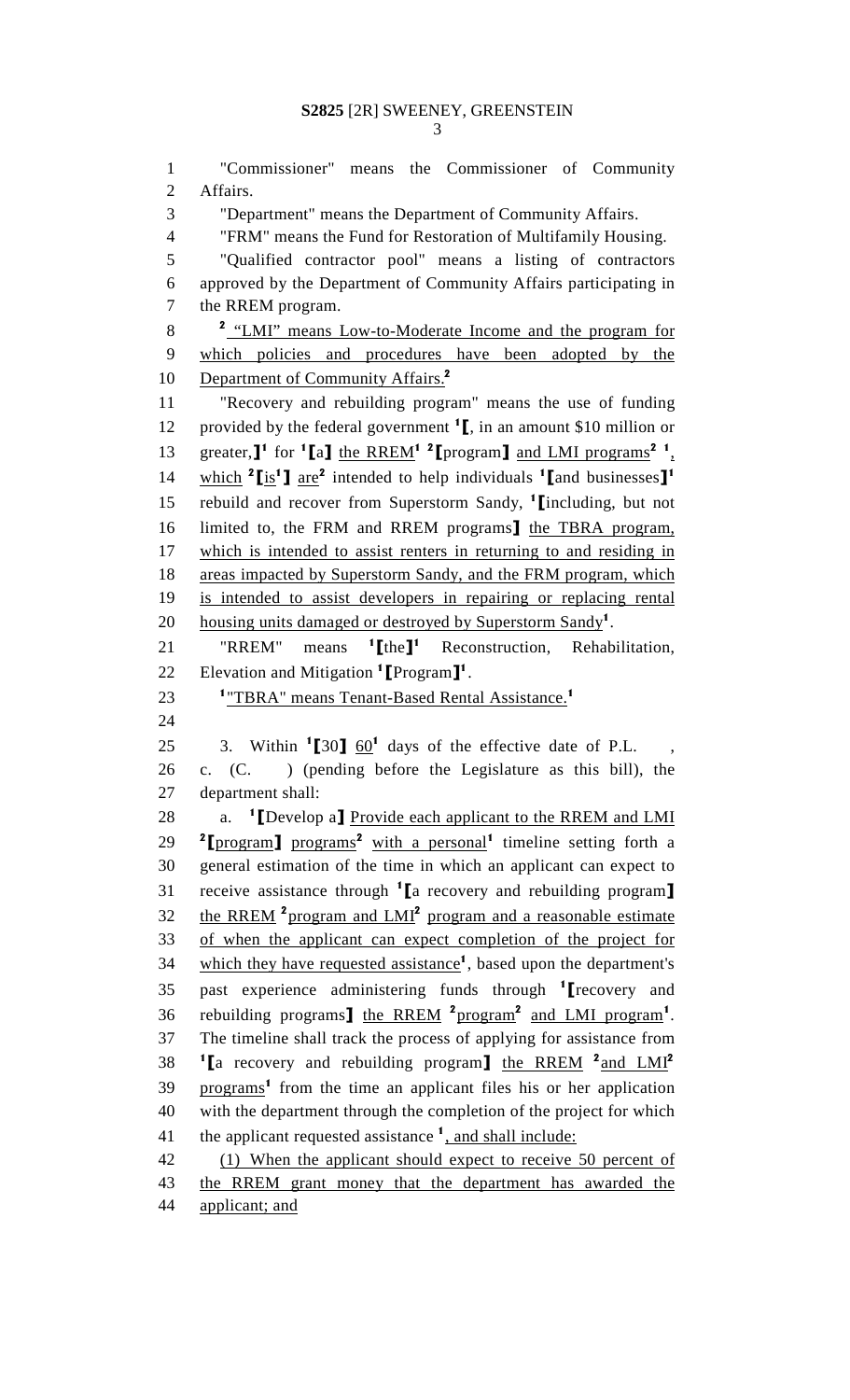1 (2) When the applicant should expect to receive 100 percent of 2 the RREM  $^2$  and LMI<sup>2</sup> grant money that the department has awarded 3 the applicant<sup>1</sup>. 4 b. <sup>1</sup> [Develop and provide to each applicant for assistance from 5 the RREM program a timeline setting forth an estimation of the 6 time in which the applicant can expect to receive assistance through 7 the RREM program that includes the following information as to his 8 or her individual application: 9 (1) When the applicant should expect to receive 50 percent of 10 the RREM grant money that the department has awarded the 11 applicant; 12 (2) When the applicant should expect to receive 100 percent of 13 the RREM grant money that the department has awarded the 14 applicant; 15 (3) When the applicant should expect the construction or 16 elevation project for which the department disbursed grant money 17 will be completed in compliance with all applicable local, State, and 18 federal building codes and regulations; and 19 (4) When the applicant should expect to receive a final 20 certificate of occupancy and grant closeout] Provide each applicant 21 to the RREM <sup>2</sup> program and LMI<sup>2</sup> program with information about 22 the status of his or her individual application, including: 23 (1) the date on which the department received the application; 24 (2) a list of all required documents or other verifications 25 submitted by the applicant related to the application and the date on 26 which the department received each document; and 27 (3) a list of all documents or other verifications which still need 28 to be submitted by the applicant in order to complete the RREM 29  $\text{a}^2$  application and LMI<sup>2</sup> application and the date on which each item 30 must be received. 31 c. Upon request from an applicant to the RREM <sup>2</sup> program and  $32 \quad LMI<sup>2</sup>$  program appealing a decision to deny the applicant benefits 33 under the program, provide to the applicant information about the 34 status of his or her appeal, including: 35 (1) the date on which the applicant filed the appeal; 36 (2) all pending reviews of the appeal and the date of any 37 upcoming hearings related to the appeal; 38 (3) the department's final determination, if one is made as of the 39 date the request for information is fulfilled, or otherwise the date on 40 which the applicant can expect that the department will make a final 41 determination concerning the appeal; and 42 (4) a list of all documents related to the appeal and the date on 43 which each document was filed. 44  $\frac{d. \text{In the event the department denies an appeal by a RREM}{}^{2} \text{or}$ 45 LMI<sup>2</sup> applicant, the department shall refer the applicant to a 46 housing <sup>2</sup> [professional at the State housing recovery center serving 47 the area in which the applicant resides<sup>1</sup>] counselor who is certified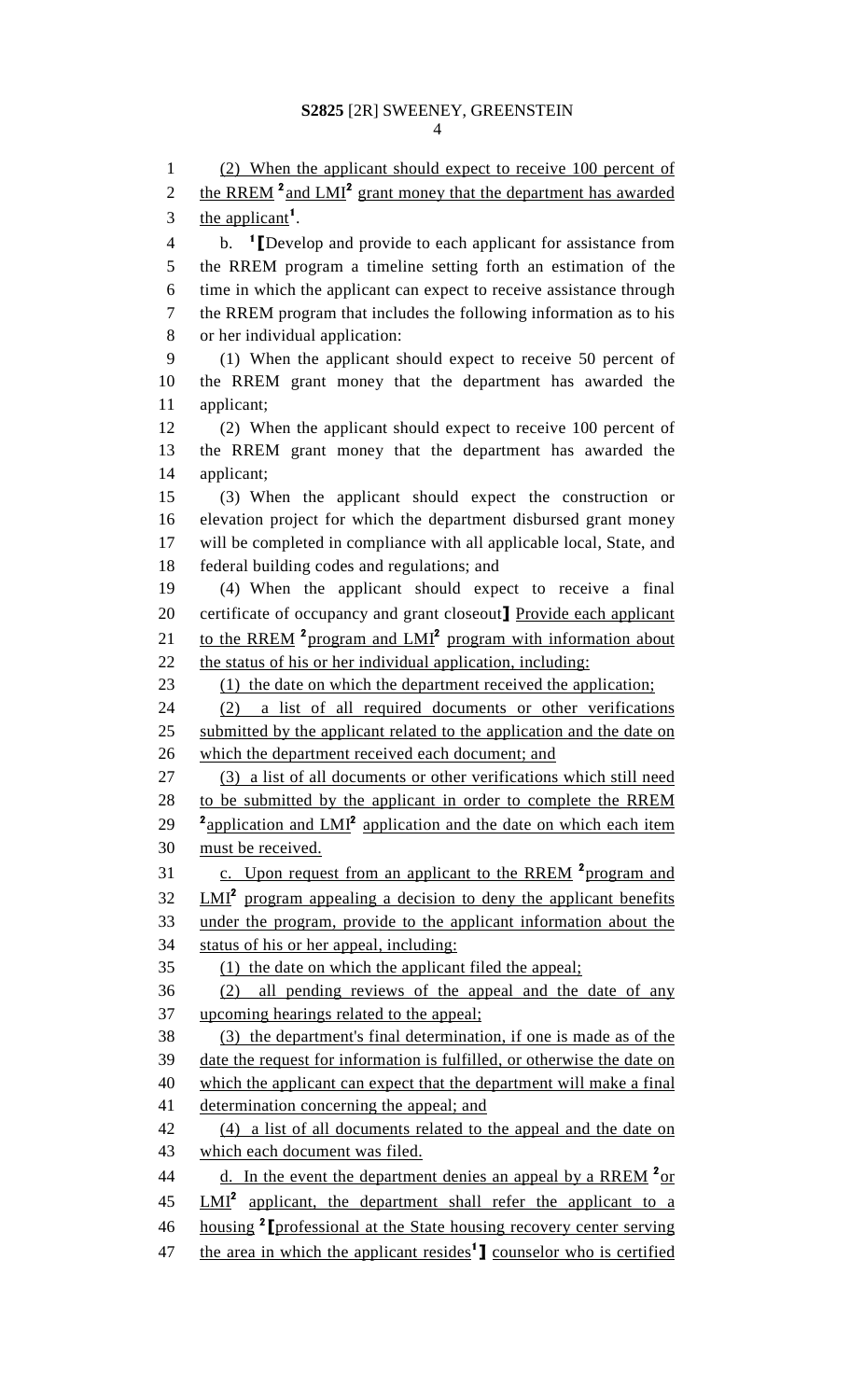5

1 by the federal Department of Housing and Urban Development or is 2 part of a program established by the department to provide housing 3 counseling to people impacted by Superstorm Sandy<sup>2</sup>. 4 5 4. Within  $\text{150}$   $\frac{60}{1}$  days of the effective date of P.L., 6 c. (C. ) (pending before the Legislature as this bill), the 7 department shall<sup>1</sup> $\Gamma$ : 8 a. Develop  $\text{level}$  develop<sup>1</sup> targets for the distribution of assistance 9 to <sup>1</sup> [homeowners and renters for reimbursements and repairs]  $h$  homeowner and renter applicants<sup>1</sup> through recovery and rebuilding 11 programs. The department shall establish quarterly goals detailing 12 the amount of assistance that the department intends to disburse 13 through recovery and rebuilding programs. These goals shall be 14 based upon the department's past experience administering funds 15 through recovery and rebuilding programs and the experience of 16 other states that have distributed federal funds for disaster recovery.  $17 \t1$  [b. Develop special targets for the RREM program that, at a 18 minimum,  $\Delta t$  a minimum, the targets shall<sup>1</sup> provide for <sup>1</sup> [all] the 19 majority of eligible RREM<sup>1</sup> applicants to receive 50 percent or 20 more of RREM program funding that the department has awarded 21 them by <sup>1</sup> [October 29, 2015] December 31, 2015<sup>1</sup> and for all 22  $\frac{1 \text{ eligible} \text{RREM}^1}{2 \text{ applications}}$  applicants to  $\frac{1}{2}$  [have completed RREM-funded 23 construction and elevation projects, which meet all applicable local, 24 State, and federal building codes and regulations, by October 29, 25 2016] receive 100 percent of RREM program funding by 26 September 30, 2017, provided that all funding distributions comply 27 with applicable State and federal laws and regulations<sup>1</sup>. 28 29  $\quad$  5. a. Within  $\text{1}$  [60]  $\frac{180}{1}$  days of the effective date of P.L., 30 c. (C. ) (pending before the Legislature as this bill), the 31 department shall develop and maintain an Internet website or 32 webpage providing information concerning recovery and rebuilding  $33$  programs. <sup>1</sup> The information on the website shall be searchable 34 and available as an interactive database, and shall] At a minimum, 35 the website shall<sup>1</sup>:  $36$  (1) Allow <sup>1</sup> verified residents of the State to create an account 37 with the website that allows the resident to monitor the status of his 38 or her application for assistance from a recovery and rebuilding 39 program] an applicant to a recovery and rebuilding program to 40 submit securely through the website a request for specific 41 information on the current status of his or her application for 42 assistance from a recovery and rebuilding program, to which the 43 department shall respond by phone or by email within two business 44  $\frac{days^1}{.}$ 45 (2) Provide a plain language explanation of every recovery and 46 rebuilding program, all requirements to apply for and receive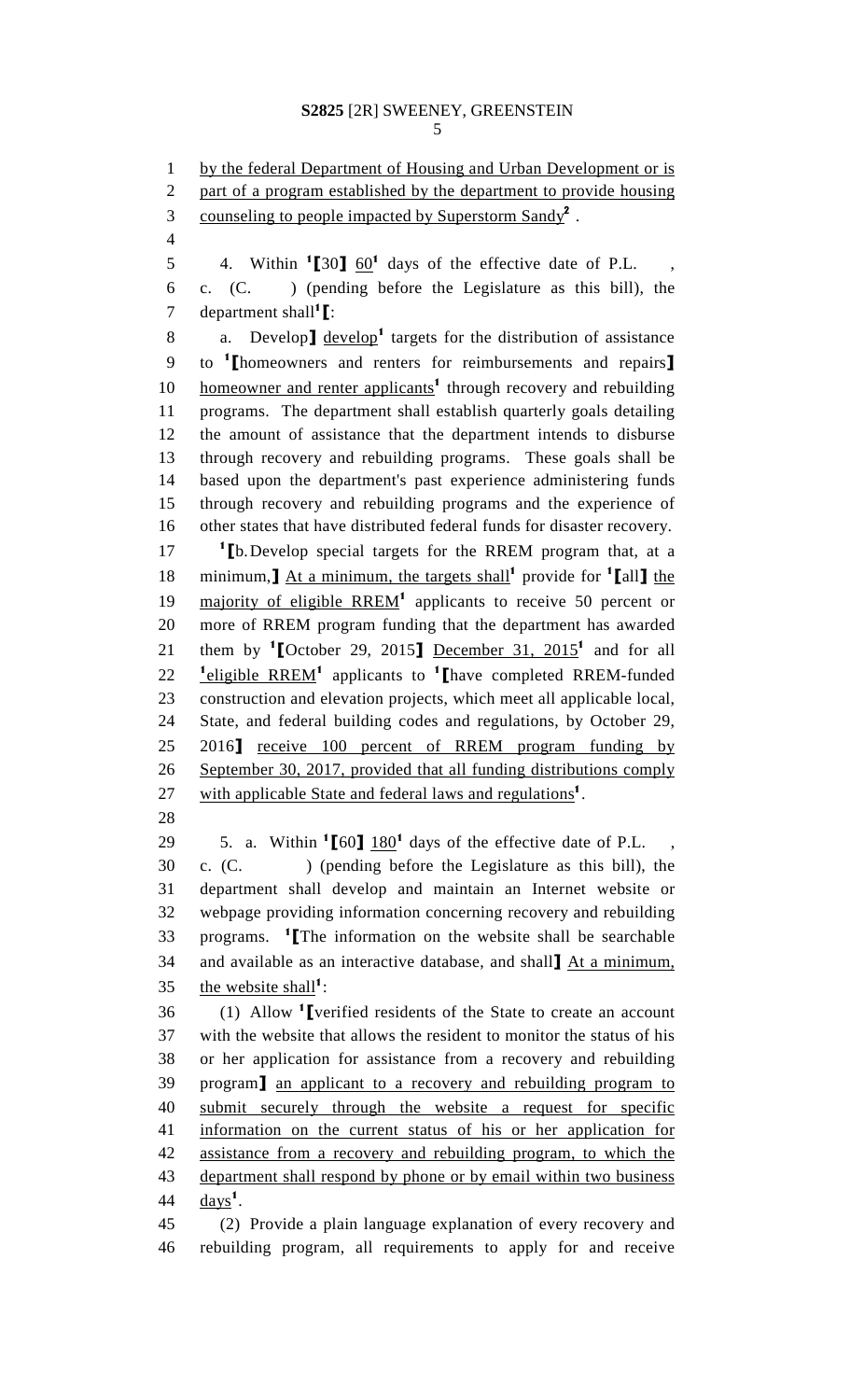1 benefits, how to file appeals, and a description of the process 2 necessary to correct any deficiency with an application.

 $(3)$   $(3)$  **T**Provide information about the status of individual 4 applications submitted for assistance from a recovery and 5 rebuilding program, including:

6 (a) the date that the application was received;

7 (b) a checklist of all required documents or other verifications 8 related to the application and the date on which each document was 9 received; and

10 (c) a list of all documents or other verifications still needed to 11 complete the application and the date by which each item must be 12 received.

13 (4) Provide a comprehensive list of all pending and completed 14 appeals to the department concerning the denial of assistance or the 15 manner in which the department distributes assistance from 16 recovery and rebuilding programs, including:

17 (a) the date that the appeal was filed;

18 (b) a list of all documents related to the appeal and the date on 19 which each document was filed;

20 (c) a list of all pending reviews of appeals and any upcoming 21 hearings related to recovery and rebuilding programs scheduled 22 before the department; and

23 (d) the department's final determination.

 $24$  (5)<sup>1</sup> Provide contact information for each builder in the 25 qualified contractor pool, including each builder's telephone number 26 and Internet website address  $<sup>1</sup>$ , and identify any builders that have</sup> 27 been removed from the qualified contractor pool<sup>1</sup>.

 $^{1}$ [(6)] (4)<sup>1</sup> 28  $\left[1\right]$  (4)<sup>1</sup> Provide and update information regarding the 29 expenditure of recovery and rebuilding program funds and related 30 contracts on the Internet website on a monthly basis. A full and 31 current explanation of the criteria and process by which recovery 32 and rebuilding program applications are prioritized shall also appear 33 on the website. Changes to program policy, information on new 34 contractor awards, and the status of work performed pursuant to the 35 contractor awards shall be posted on the Internet website.

 $^{1}$ [(7)] (5)<sup>1</sup> 36  $\left[ \begin{matrix} 7 \end{matrix} \right]$   $\left[ \begin{matrix} 5 \end{matrix} \right]$ <sup>1</sup> Provide information on how all recovery and 37 rebuilding program funding has been and will be allocated on the 38 Internet website, including information about the allocation process  $\frac{1}{2}$  for all rounds of funding distribution  $\frac{1}{2}$  and:

40 (a) the total number of applications submitted for recovery and 41 rebuilding program funding;

42 (b) the number of applicants that have received 50 percent or 43 more of the recovery and rebuilding program grant money that the 44 department has awarded them;

45 (c) the number of applicants that have received 100 percent of 46 the recovery and rebuilding program grant money that the 47 department has awarded them;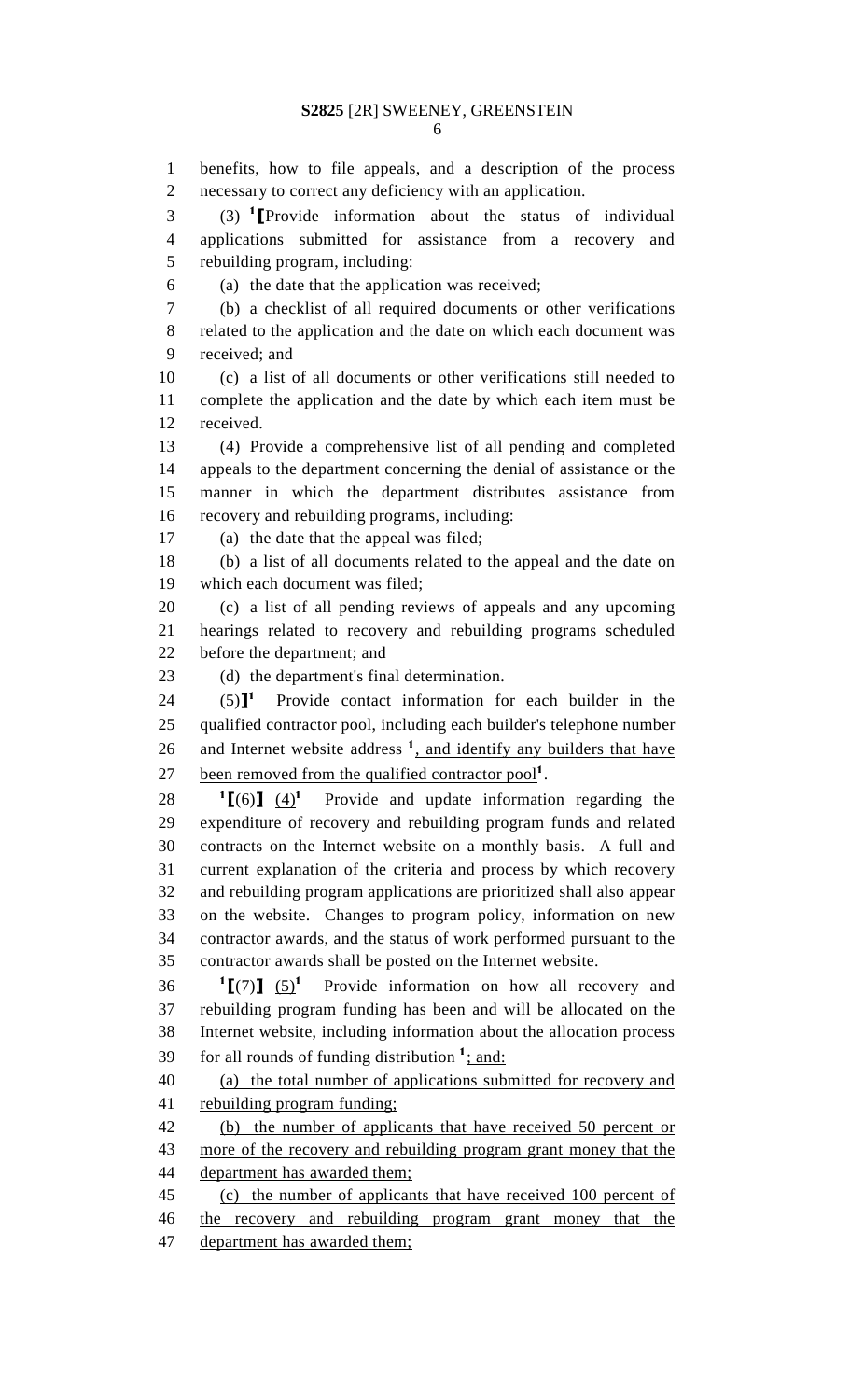1 (d) the number of applicants that have completed recovery and 2 rebuilding program-funded construction or elevation projects in 3 compliance with local, State, and federal building codes and 4 regulations; and 5 (e) the number of applicants that have received a final certificate 6 . of occupancy and grant closeout<sup>1</sup>.  $1$   $\left[$  (8) Provide information on how RREM program funding has 8 been and will be allocated on the Internet website, including: 9 (a) the total number of applications submitted for RREM 10 funding; 11 (b) the number of applicants that has received 50 percent or 12 more of the RREM grant money that the department has awarded 13 them; 14 (c) the number of applicants that has received 100 percent of the 15 RREM grant money that the department has awarded them; 16 (d) the number of applicants that has completed RREM-funded 17 construction or elevation projects in compliance with local, State, 18 and federal building codes and regulations; and 19 (e) the number of applicants that has received a final certificate 20 of occupancy and grant closeout. $\mathbf{I}^1$ 21 b. The department shall develop and publish on the Internet 22 website <sup>1</sup> a description of how it developed<sup>1</sup> the <sup>1</sup>[timeline]  $23$   $timelines<sup>1</sup>$  for the disbursement of recovery and rebuilding program 24 assistance developed pursuant to  $\textsf{T}$  section 3. T and  $\textsf{R}^1$ 25 of P.L. , c. (C. ) (pending before the Legislature as this bill). 26 The department shall  $\frac{1}{2}$  make available on its Internet website 27 individualized timelines for the disbursement of RREM program 28 funding, developed pursuant to section 3 of P.L., c. (C.) 29 (pending before the Legislature as this bill), which applicants may 30 access through their personal accounts with the website] allow an 31 applicant to request his or her individualized timeline for the 32 disbursement of program funding, developed pursuant to sections 3, 33 7, and 8 of P.L. , c. (C. ) (pending before the Legislature as 34 this bill), through the webisite<sup>1</sup>. 35 c. The department shall publish on the Internet website its 36 quarterly goals for the disbursement of recovery and rebuilding 37 program assistance developed pursuant to section 4 of P.L. , 38 c. (C. ) (pending before the Legislature as this bill). <sup>1</sup> [The 39 department shall publish its goals for the disbursement of RREM 40 program funding, developed pursuant to section 4 of P.L. , 41 c. (C. ) (pending before the Legislature as this bill). $\mathbf{J}^1$ 42 d. The department shall publish on the Internet website the 43 commissioner's report on the use of Community Development 44 Block Grant Disaster Recovery funds and other funds that may be 45 available for similar purposes for interim assistance submitted to 46 the Governor and Legislature pursuant to section 6 of P.L. , 47 c. (C. ) (pending before the Legislature as this bill).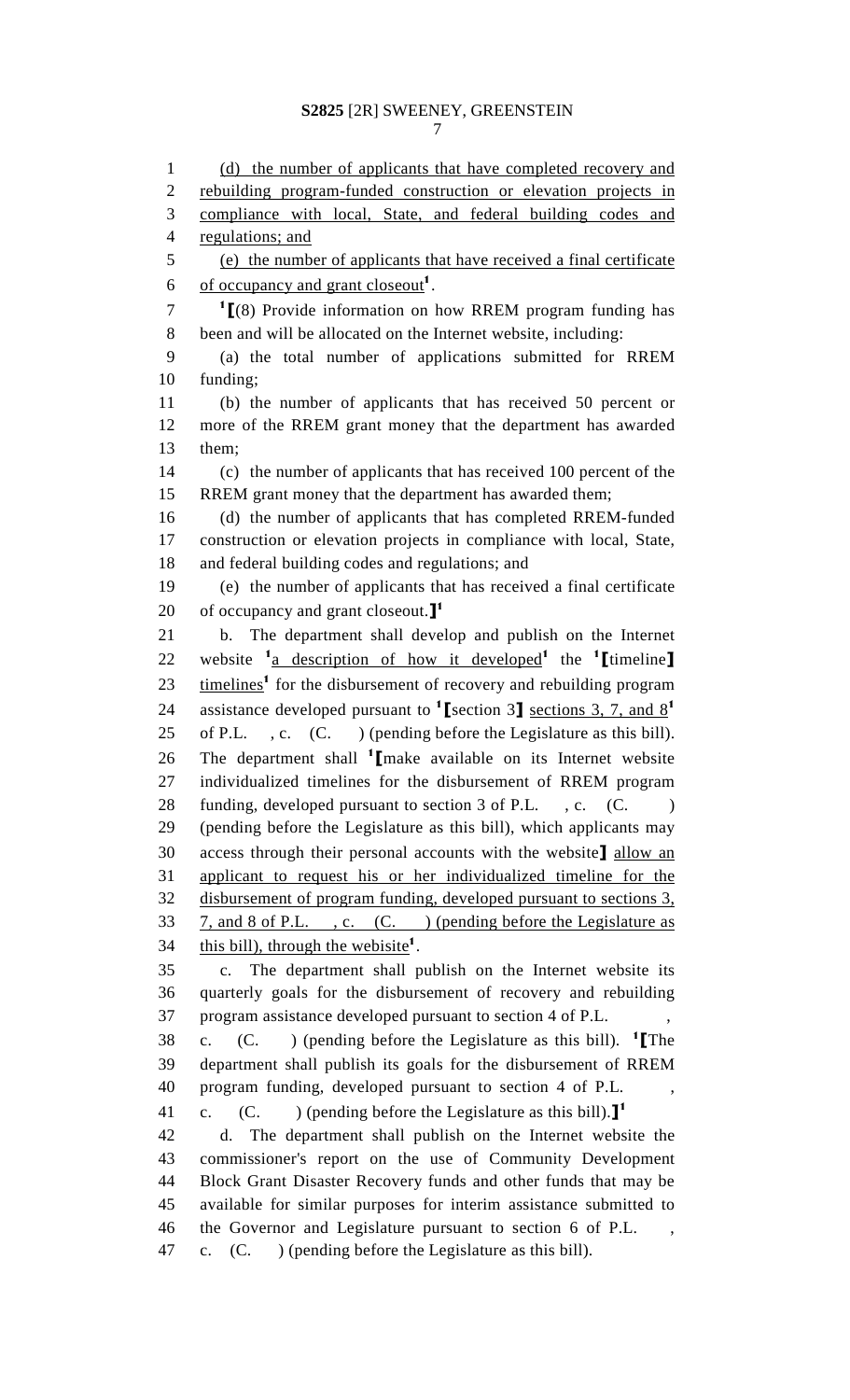1 e. In addition to publishing the information as required in 2 subsections a. through d. of this section, the department may 3 distribute the information by any other method it deems 4 appropriate.

5

6 6. a. Within  $\text{150}$   $\text{60}$ <sup>1</sup> days of the effective date of P.L.,

7 c. (C. ) (pending before the Legislature as this bill), the 8 commissioner shall report to the Governor and the Legislature, 9 pursuant to section 2 of P.L.1991, c.164 (C.52:14-19.1), regarding 10 the allocation of Community Development Block Grant Disaster 11 Recovery funds and other funds that may be available for relief 12 efforts associated with Superstorm Sandy. The commissioner shall 13 evaluate and determine the extent to which the department may 14 provide unused Community Development Block Grant Disaster 15 Recovery funds and other funds that may be available for similar 16 purposes to persons, who have submitted an application for 17 assistance from a recovery and rebuilding program that is still 18 pending before the department, as interim assistance for the 19 applicants' mortgage payments and rent. If the commissioner 20 determines that utilizing unused Community Development Block 21 Grant Disaster Recovery funds, other funds that may be available 22 for similar purposes, or both, for interim assistance is inappropriate, 23 then the commissioner shall issue a report to the Governor and the 24 Legislature, pursuant to section 2 of P.L.1991, c.164 (C.52:14- 25 19.1), detailing why the use of these funds for interim assistance is 26 inappropriate. If the commissioner determines that utilizing unused 27 Community Development Block Grant Disaster Recovery funds, 28 other funds that may be available for similar purposes, or both, for 29 interim assistance is appropriate, then the commissioner shall issue 30 a report to the Governor and the Legislature, pursuant to section 2 31 of P.L.1991, c.164 (C.52:14-19.1), establishing a strategy for the 32 rapid disbursement of unused Community Development Block 33 Grant Disaster Recovery funds, other funds that may be available 34 for similar purposes, or both, for interim assistance.

35 b. The report required by this section shall include:

36 (1) an estimate of the total need for interim assistance among 37 persons who have submitted an application for assistance from a 38 recovery and rebuilding program that is still pending before the 39 department;

40 (2) the portion of the total need for interim assistance that the 41 department intends to meet through the rapid disbursement of 42 unused Community Development Block Grant Disaster Recovery 43 funds and other funds that may be available for similar purposes;

44 (3) the portion of the total need for interim assistance that the 45 department intends not to meet through the rapid disbursement of 46 unused Community Development Block Grant Disaster Recovery 47 funds and other funds that may be available for similar purposes; 48 and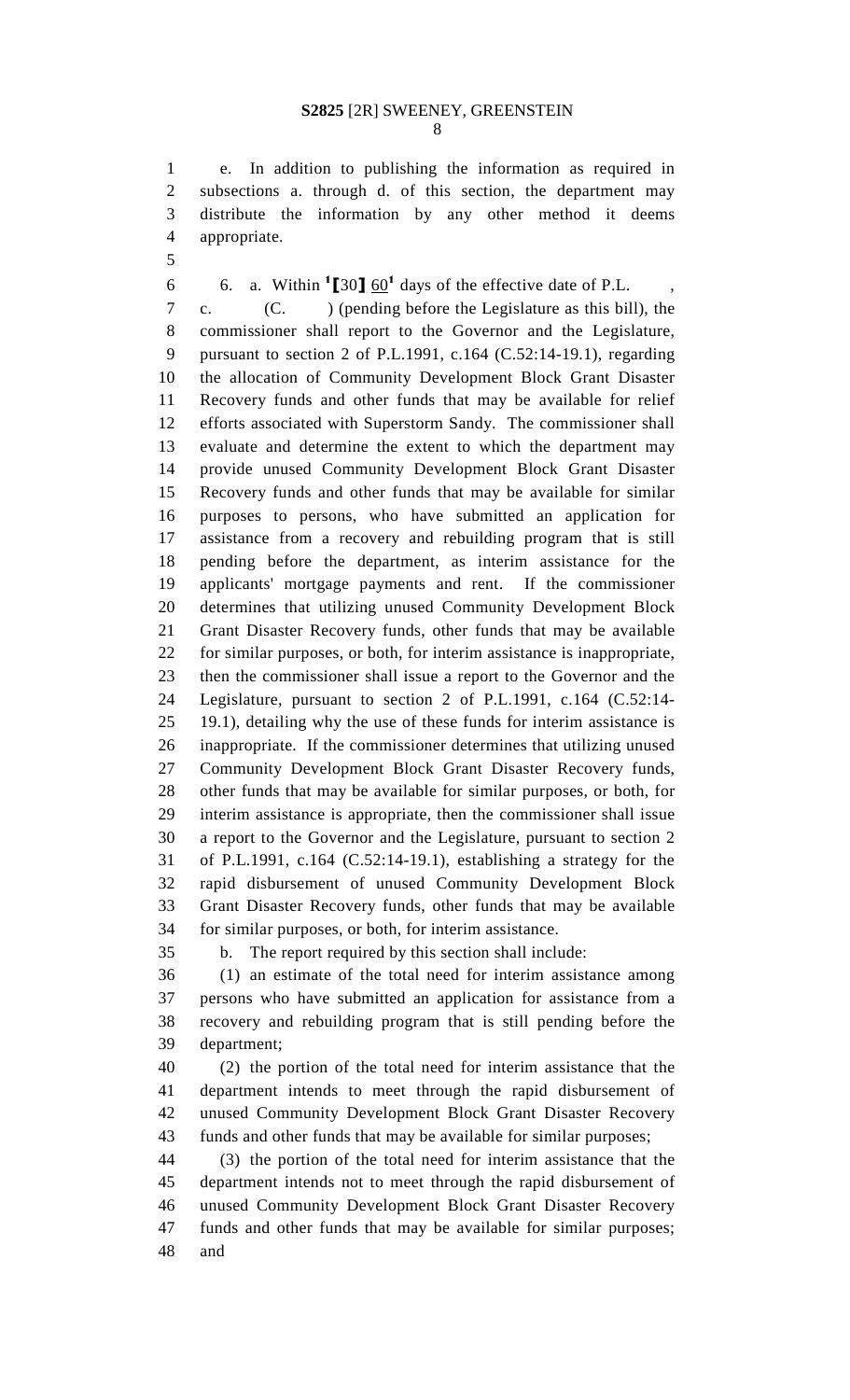9

1 (4) the means by which the department will decide which 2 applicants will receive interim assistance if the department 3 determines that it cannot satisfy the full need for interim assistance 4 among persons who have submitted an application for assistance 5 from a recovery and rebuilding program that is still pending before 6 the department. 7 8  $\frac{1}{2}$ . Within 60 days of the effective date of P.L., c. (C.) 9 (pending before the Legislature as this bill), the department shall: 10 a. Provide each applicant to the TBRA program with a timeline 11 setting forth a general estimation of the time in which an applicant 12 can expect to receive assistance through the TBRA program, based 13 upon the department's past experience administering funds through 14 the TBRA program. The timeline shall track the process of 15 applying for assistance from the TBRA program from the time an 16 applicant files his or her application.

17 b. Provide each applicant to the TBRA program with 18 information about the status of his or her individual application, 19 including;

20 (1) the date on which the department received the application;

21 (2) a list of all required documents or other verifications 22 submitted by the applicant related to the application and the date on 23 which the department received each document; and

24 (3) a list of all documents or other verifications which still need 25 to be submitted by the applicant in order to complete the TBRA 26 application and the date on which each item must be received.

27 c. Upon request from an applicant to the TBRA program 28 appealing a decision to deny the applicant benefits under the 29 program, provide to the applicant information about the status of his 30 or her appeal, including:

31 (1) the date on which the applicant filed the appeal;

32 (2) all pending reviews of the appeal and the date of any 33 upcoming hearings related to the appeal;

34 (3) the department's final determination, if one is made as of the 35 date the request for information is fulfilled, or otherwise the date on 36 which the applicant can expect that the department will make a final 37 determination concerning the appeal; and

38 (4) a list of all documents related to the appeal and the date on which each document was filed.<br>40 d. In the event the department denies an appeal by a TBRA

41 applicant, the department shall refer the applicant to a housing <sup>2</sup> [professional at the State housing recovery center serving the area 43 in which the applicant resides<sup>1</sup>] counselor who is certified by the 44 federal Department of Housing and Urban Development or is part 45 of a program established by the department to provide housing

46 counseling to people impacted by Superstorm Sandy<sup>2</sup>.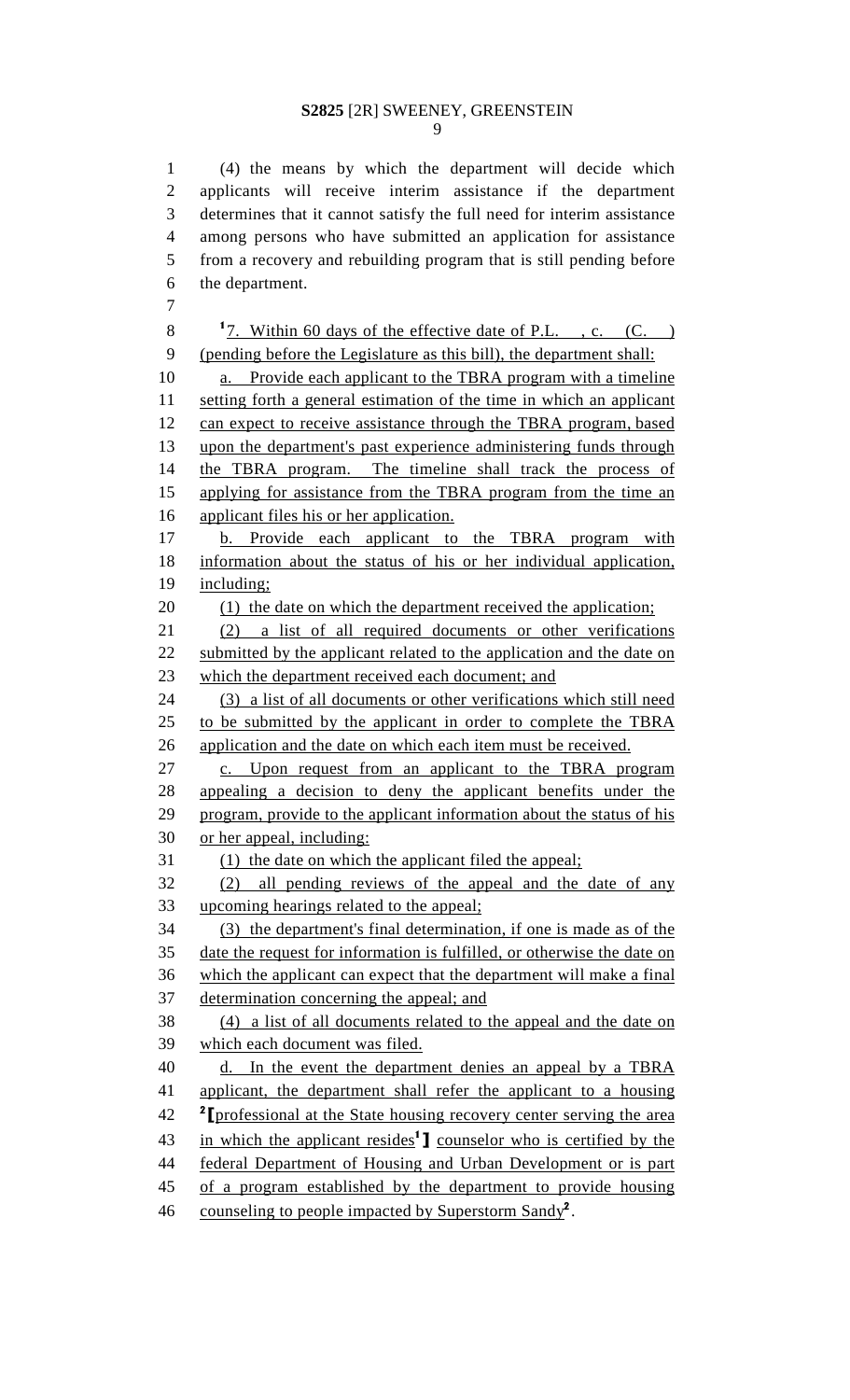1  $\frac{18. \text{Within } 60 \text{ days of the effective date of P.L.}$ , c. (C. ) 2 (pending before the Legislature as this bill), the agency shall, at the 3 request of the applicant: 4 a. Provide each applicant to the FRM program with a timeline 5 setting forth a general estimation of the time in which an applicant 6 can expect to receive assistance through the FRM program, based 7 upon the agency's past experience administering funds through the 8 FRM program. The timeline shall track the process of applying for 9 assistance from the FRM program from the time an applicant files 10 his or her application. 11 b. Provide each applicant to the FRM program with information 12 about the status of his or her individual application, including; 13 (1) the date on which the application was received; 14 (2) a list of all required documents or other verification 15 submitted by the applicant related to the application and the date on 16 which the agency received each document; and 17 (3) a list of all documents or other verifications which still need 18 to be submitted by the applicant in order to complete the FRM 19 application and the date on which each item must be received. 20 c. Provide to each applicant to the FRM program appealing a 21 decision to deny the applicant benefits under the program 22 information about the status of his or her appeal, including: 23 (1) the date on which the applicant filed the appeal; 24 (2) all pending reviews of the appeal and the date of any 25 upcoming hearings related to the appeal; 26 (3) the agency's final determination, if one is made as of the date 27 the request for information is fulfilled, or otherwise the date on 28 which the applicant can expect that the agency will make a final 29 determination concerning the appeal; and 30 (4) a list of all documents related to the appeal and the date on 31 which each document was filed. 32 d. In the event the agency denies an appeal by a FRM applicant, 33 the agency shall refer the applicant to a housing professional at the 34 State housing recovery center serving the area in which the 35 applicant resides.<sup>1</sup> 36  $19.$  Within 60 days of the effective date of P.L., c. (C.) 38 (pending before the Legislature as this bill), the department shall 39 establish a telephone hotline available, at a minimum, weekdays 40 between 9:00 a.m. and 9:00 p.m. through which applicants may 41 request the general or individualized information that the 42 department and agency must provide pursuant to P.L., c. (C.) 43 (pending before the Legislature as this bill).<sup>1</sup> 44  $110$ . The department shall not, to the full extent permitted by 46 federal law or regulation, deem any National Flood Insurance 47 Program claim payments to any National Flood Insurance Program 48 policy holder made on or after May 18, 2015 to be a duplication of